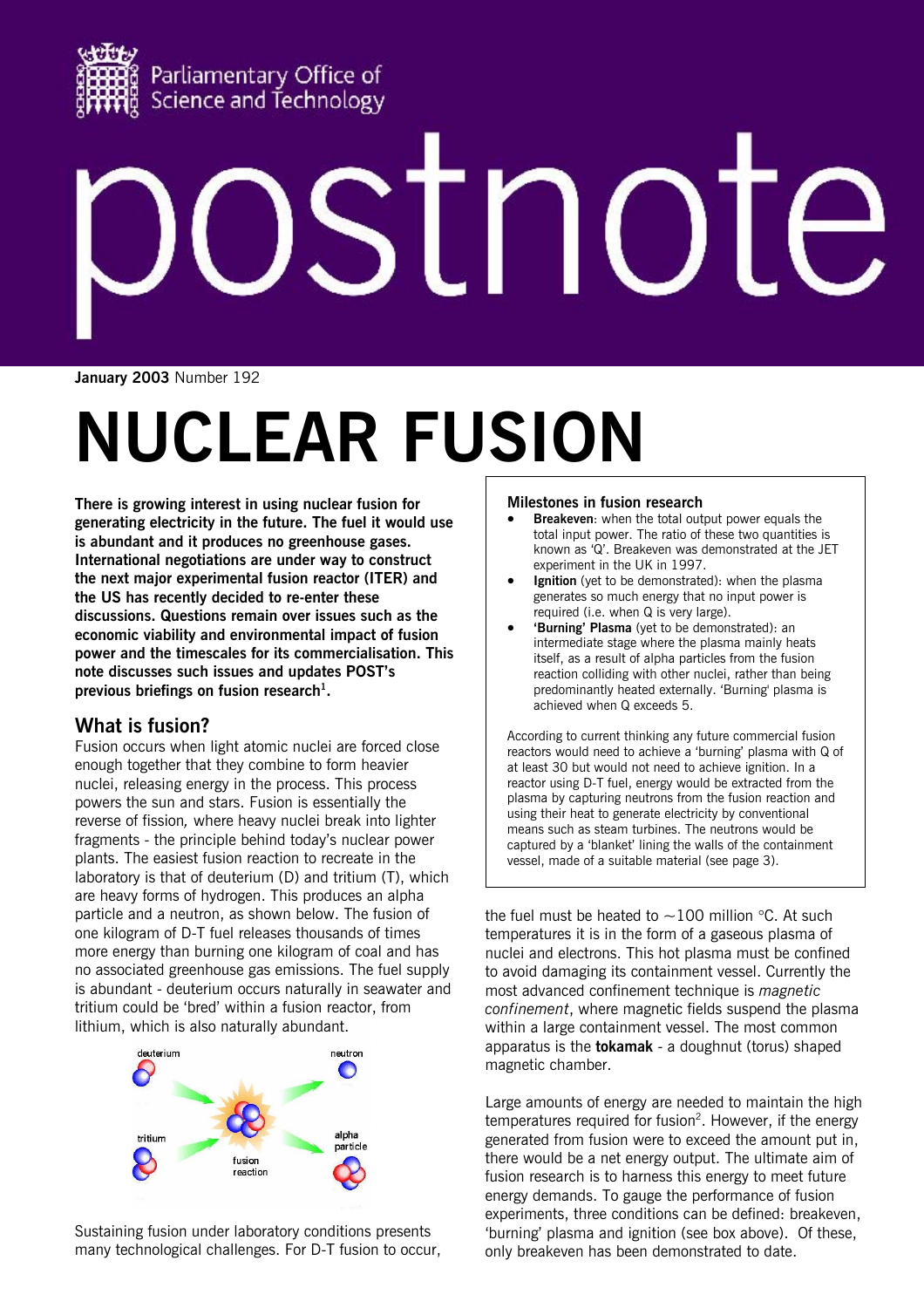# **Fusion research in the UK**

This is centred at the UK Atomic Energy Authority (UKAEA) research facility at Culham in Oxfordshire, which is host to the JET (Joint European Torus) experiment and also to three other experimental tokamaks. Following a fusion policy review in 2000-2001, UK fusion research is now administered by the Engineering and Physical Sciences Research Council rather than by the DTI Nuclear Industries Directorate. Recently the UK government has shown renewed interest in the development of commercial fusion reactors and is promoting a 'fast track' approach to fusion (see below).

UK public funding of fusion research consists of  $\sim$ £14M (million) p.a. domestic expenditure and  $\sim$  £23.5M p.a. contribution to the EU fusion programme. It is difficult to make accurate comparisons of expenditure on different forms of energy R&D, because of difficulties in standardising how the figures are calculated. Nevertheless, a recent government report indicates that in 2000-2001, ~£10M was spent on renewable energy R&D, compared with  $\sim$ £14M domestic expenditure on fusion<sup>3</sup>. The graph below shows that UK fusion funding is still lower than in many countries.

# 150 200 250 300

US Japan Germany Italy France UK

*Source: International Energy Agency; UKAEA* 

**2001 Domestic fusion R&D budgets (in millions of \$US)** 

**Overview of fusion research**  Significant progress has been made since fusion research began in the 1950s. The UK has its own research programme (see box above) but international collaboration plays a key role. The main focus of international research is the tokamak design. The fusion community envisages that a series of experimental devices (see box opposite), each with a higher power output, will lead ultimately to commercial electricity production. They are:

- JET, the largest existing tokamak facility, located at Culham in Oxfordshire.
- ITER, the next major experimental tokamak. Decisions are currently being made on where it will be located.
- DEMO, a demonstration/prototype fusion power plant, for which no formal collaboration yet exists.

# **Timescales**

 $\Omega$  $50$ 100

Both ITER and DEMO would take  $\sim$  10 years to build and would run for  $\sim$  20 years. Facilities would also be needed to test possible structural materials (see page 3). Fusion researchers originally envisaged that a separate prototype power plant would be needed after DEMO. However, a group of experts convened by the EU Council of Ministers and chaired by the UK Government's Chief Scientific Adviser recently argued that this stage could be omitted. They proposed that commercial reactors could

follow on directly from DEMO, if materials testing for future plants were carried out in parallel with ITER rather than after. This 'fast-track' approach is intended to reduce the timescale over which commercial reactors could be realised (see page 4). According to the expert group, the fast-track approach would need additional funding in the short term but could save costs in the long term by omitting one generation of device.

# **Experimental Fusion Devices**

**JET (Joint European Torus)** is a tokamak with a radius of 3m (metres). It has been operated by the UKAEA since an original 'joint undertaking' between the EU, Sweden and Switzerland ended in 1999. JET achieved the world's first controlled release of fusion energy in 1991 and approached breakeven in 1997. JET's physical size limits any further increases in power output. Its operation has been extended until 2004 to carry out tests in preparation for ITER.

# **ITER (International Thermonuclear Experimental Reactor)**

is yet to be built. It has a proposed radius of 6m and is intended to be the first demonstration of a 'burning' plasma, which should mainly heat itself rather than require external heating (see page 1). When ITER was first proposed in 1985 as a collaboration between the USSR, US, Japan and the EU, it was to have a radius of 8m and was intended to achieve ignition. However, the US withdrew in 1999 and the design was scaled down to its current form. Current estimated costs are €5-6 billion, roughly half the original costs. The US recently announced that it would be rejoining ITER (see below).

# *Scientific and technical objectives of ITER*

ITER is intended to further understanding of many aspects of plasma behaviour, particularly issues such as plasma stability, which are of key importance to the feasibility of any future commercial fusion reactors. It will test technologies for future reactors, such as superconducting magnets and remote handling of radioactive components. Specific technologies for DEMO will also be tested such as the 'blanket' surrounding the containment vessel, which will be used to extract heat and generate tritium fuel required for the fusion reaction.

# *ITER negotiations and schedule*

The design phase of ITER is now complete. Negotiations are taking place to establish ITER as a legal entity and to decide on issues such as how costs will be shared and where ITER will be located. There are four candidate sites: Japan, France, Spain and Canada. Site inspections have begun and a decision is expected by Autumn 2003.

On 30 January 2003, the US announced its decision to rejoin ITER negotiations. The US contribution towards ITER's construction costs is expected to be around 10% - the minimum required for full ITER participation. China has also recently applied to join the collaboration. Note that it may not be straightforward for a party to withdraw from ITER once the international agreement has been ratified. The precise terms are not yet finalised, but it is likely that parties may be required to commit for several years before they can withdraw and that the host party will not have the option of withdrawal.

# **DEMO (demonstration/prototype power plant)**

No formal collaboration yet exists for DEMO, but conceptual designs for fusion power plants are being developed in the US and the EU. Results from experiments at Culham indicate that spherical tokamaks may have advantages over conventional ('doughnut-shaped') tokamaks like JET and ITER.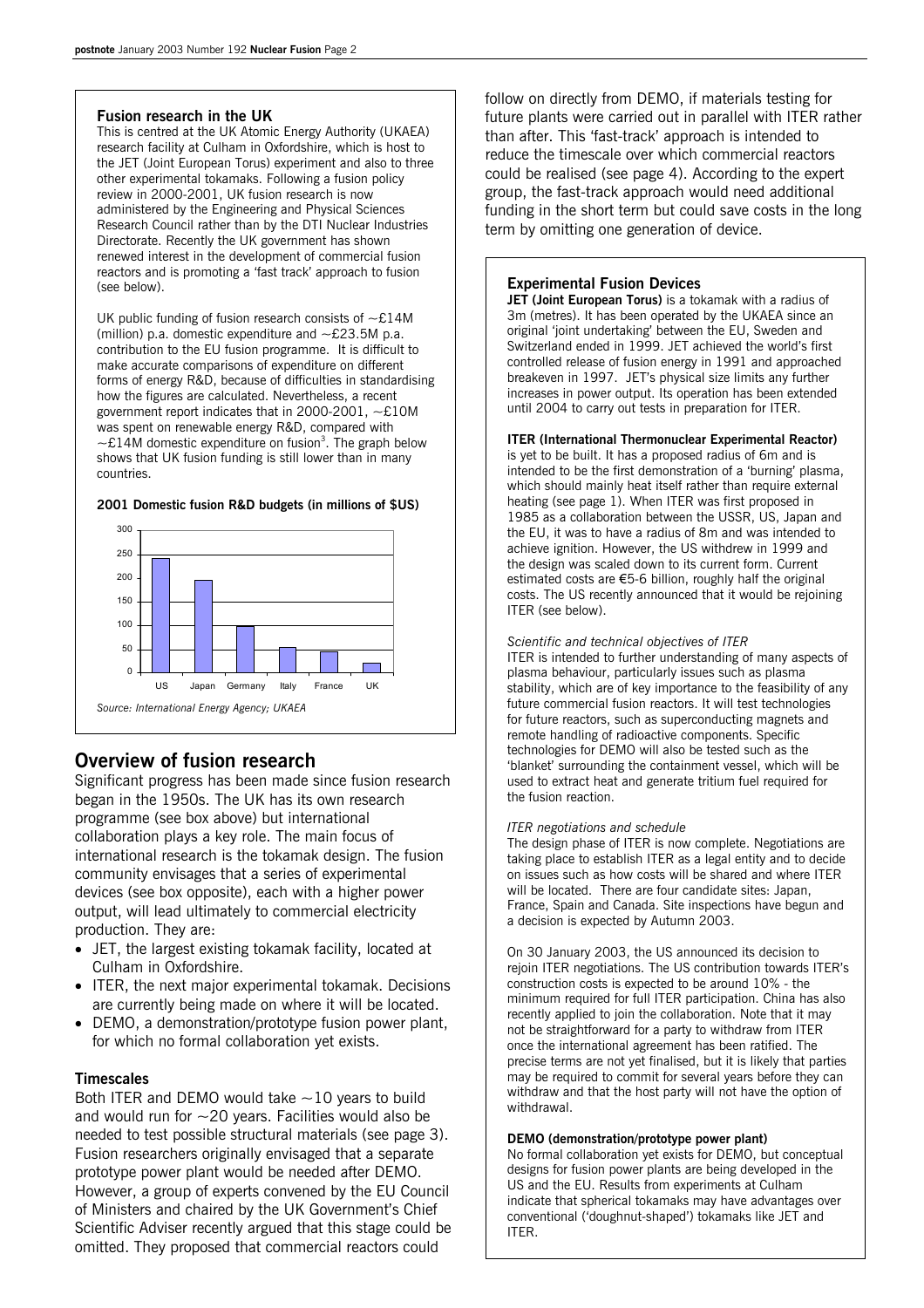# **Developments in materials research**

Many structural materials in a fusion reactor, particularly those facing the plasma, would be exposed to extreme conditions such as high temperatures and intense neutron bombardment. This could lead to mechanical degradation or to *activation*, where impurities in materials become radioactive due to neutron exposure. Materials could also be contaminated by radioactive tritium. They would therefore have to meet several criteria:

- During operation, they should ensure minimal exposure of workers and the general public to radiation.
- When removed from the reactor, they would constitute radioactive waste. They would therefore have to be chosen to minimise both the volume and total radioactivity of waste generated.

It is hard to satisfy these criteria simultaneously and there is no 'ideal' material. Research is currently underway to develop 'low activation' materials with optimised response to neutron bombardment. There are three main candidates, none of which is yet ready for use in a power plant - these are vanadium alloys, silicon carbide (SiC) and certain types of steel. Of these, steel is the closest to application, and SiC the furthest.

# **Materials testing facilities**

There is wide consensus that if commercial fusion is ever to be realised, development of suitable structural materials is essential and will require a dedicated testing facility, although some materials testing can be carried out at ITER. An outline design exists for an International Fusion Materials Irradiation Facility, costing  $~\sim 600$  million, for testing the behaviour of small quantities of candidate materials. No collaborators have yet offered to host it, but plans are expected to accelerate once the site has been chosen for ITER. Some researchers have suggested that a further facility, capable of testing whole components, will be needed before DEMO comes into operation. However, there are no formal plans for this yet.

# **Issues**

The practicability of any future fusion plants will depend on their safety, environmental impact and economic viability. EU working groups, on Safety and Environmental Aspects of Fusion Power (SEAFP)<sup>4</sup> and Socio-Economic Research on Fusion (SERF)<sup>5</sup>, have looked at these issues. However, there are inevitably many uncertainties in their predictions, as the studies rely on a range of assumptions about future power plant designs and future structural materials.

# **Safety and environmental issues**  *Safety*

Fusion is inherently safer than fission because there is no risk of an uncontrolled chain reaction, as can occur in the core of today's fission reactors if safety mechanisms fail. At any given time, there would be enough fuel in the reactor vessel to keep the plasma burning only for a few minutes, since fuel is constantly injected. The SEAFP study showed that during normal running, the amount of radioactive material released into the environment would be less than 1/1000 of the natural background radiation. However, a serious incident could result in release of part of the plant's radioactive material, principally tritium<sup>6</sup>, into the environment. The study concluded that an accident due to an internal event (e.g. loss of coolant)

could result in a maximum dose to a member of the public of a few millisievert (mSv) - roughly equivalent to the annual natural background radiation dose and below the recommended evacuation threshold of 50 mSv. The consequences of an external event (e.g. sabotage, earthquakes) may be more significant but have not been studied in detail. Preliminary studies show that in a worst-case scenario, the maximum dose to a member of the public in a small area close to the plant, could be  $\sim$  400 mSv – eight times the recommended evacuation threshold. Although the SEAFP study pointed out that people within this area would be at a greater threat from the event itself than from associated radiation, there are no detailed estimates of doses outside this area. Some analysts<sup>7</sup> believe that evacuation over a few square kilometres might be necessary in this eventuality.

# *Radioactive waste*

Fusion reactors would give rise to radioactive waste, largely through structural materials becoming 'activated' (see box on left) or contaminated with radioactive tritium. These materials would constitute waste when removed from the reactor (at the end of the component or the plant's lifetime). The type and amount of waste will affect both the economic viability and public acceptance of future plants. Current studies indicate that if suitable materials were developed, the radioactivity of waste from a fusion reactor would decay faster than waste from today's fission reactors. It would therefore be less hazardous, in the long term. However, the total volume of waste from fusion would be comparable with fission, and a fraction of it could require long term management. The nature and volume of this waste would depend on the materials used, the reactor design and the waste management strategy. Fusion programmes propose two main methods of minimising the amount of waste requiring long term management:

- Recycling some radioactive waste within the nuclear industry. Material might need treatment before re-use, which could give rise to further waste streams. There is no guarantee that recycling would be economic – this would depend on unknown factors such as the cost of waste disposal, the cost of new raw materials and how long the material would have to be stored before it decayed to acceptable levels of radioactivity (see below) - this could be several decades.
- 'Clearance' of some radioactive waste, i.e. freeing it from regulatory control. Cleared materials would be disposed of as non-radioactive waste, or recycled outside the nuclear industry ('free release'). These activities already take place with waste from fission reactors, but to a limited extent. Free release of radioactive material is a controversial issue. Environmental groups say that even if doses from individual products are trivial, the combined exposure could be significant and hard to monitor. However, proponents argue that clearance limits could be set such that the combined exposure was not significant, thereby avoiding the need to monitor. Controversy remains over what constitutes a 'significant' radiation dose.